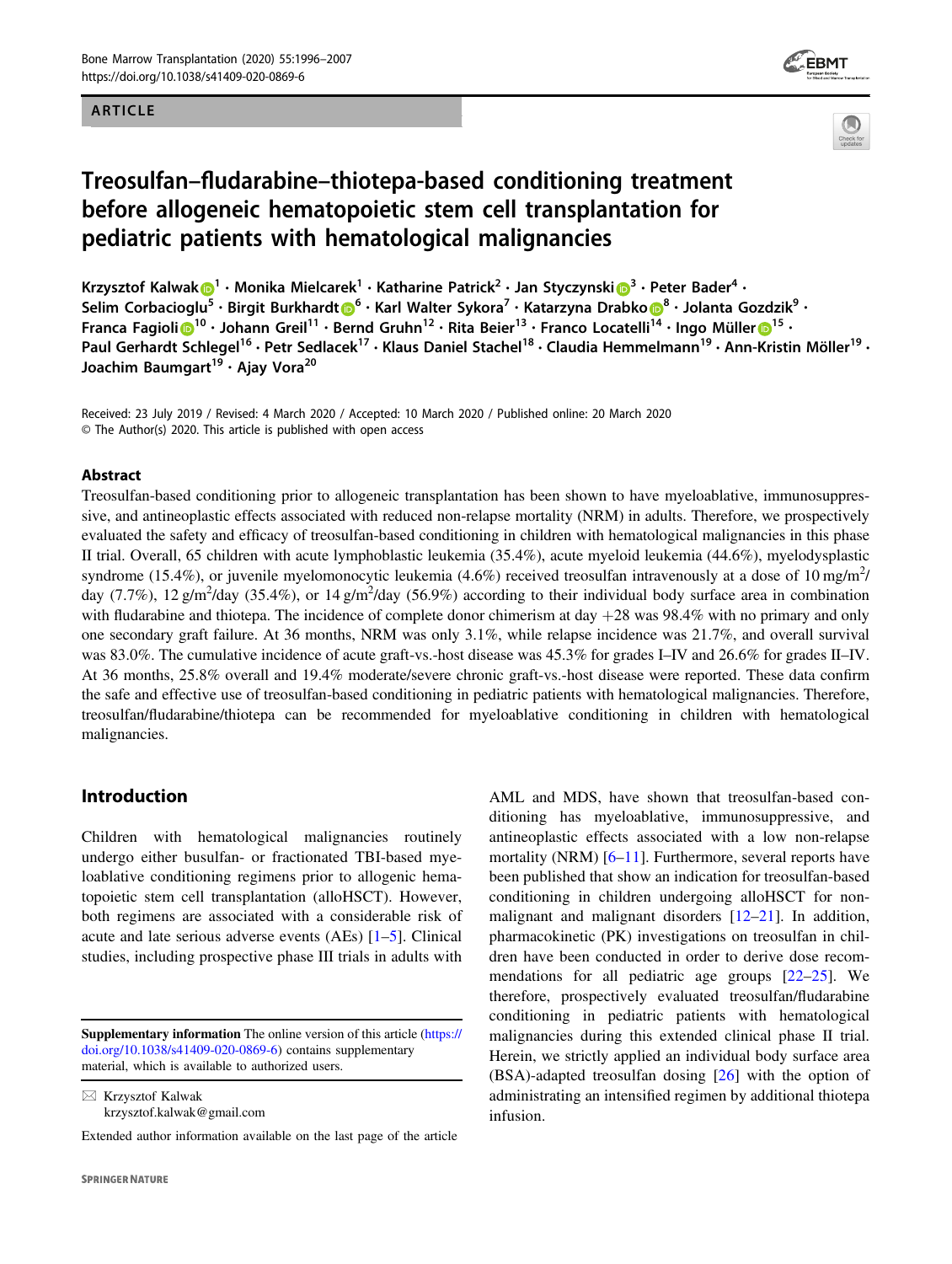# <span id="page-1-0"></span>Patients and methods

# Patient eligibility

Table 1 Summary of

demographic data and transplant characteristics by disease.

Between November 2014 and July 2015, 70 children (aged 28 days to 17 years) with acute lymphoblastic leukemia (ALL), acute myeloid leukemia (AML), myelodysplastic syndrome (MDS), or juvenile myelomonocytic leukemia (JMML) were enrolled in this prospective non-randomized phase II trial at 18 transplantation sites in five European countries. Written informed consent on all aspects of the study was obtained from all children and/or their legal guardians before enrollment. The study was approved by the responsible independent ethics committees and competent authorities and was performed in accordance with the Declaration of Helsinki, as well as Good Clinical Practice guideline. Safety and outcome parameters of all surviving patients were analyzed after a 36 months follow-up period focusing on the 65 patients who were additionally treated with thiotepa. The 5 out of 70 patients, who received treosulfan and fludarabine only, were excluded from the statistical analysis reported here. However, the key findings for all 70 trial patients (including the five patients conditioned only with treosulfan/fludarabine) are provided in Fig. S1 in the online supplementary.

#### Donors and grafts

Either human leucocyte antigens (HLA)-identical siblings (MSD), matched family donors, or matched unrelated donors were eligible donors (Table 1). An HLA match was defined as at least a 9/10 allele-matched after high-

|                                                | Disease      |                |              |              |                    |  |
|------------------------------------------------|--------------|----------------|--------------|--------------|--------------------|--|
|                                                | ALL $(N=23)$ | AML $(N = 29)$ | $MDS(N=10)$  | JMML $(N=3)$ | Overall $(N = 65)$ |  |
| Sex $[n \ (\%)]$                               |              |                |              |              |                    |  |
| Male                                           | $15(65.2\%)$ | 19 (65.5%)     | $5(50.0\%)$  | $3(100.0\%)$ | 42 (64.6%)         |  |
| Female                                         | $8(34.8\%)$  | $10(34.5\%)$   | $5(50.0\%)$  | $0(0.0\%)$   | 23 (35.4%)         |  |
| Age [years]                                    |              |                |              |              |                    |  |
| Mean (SD)                                      | 10.5(5.6)    | 8.2(5.6)       | 11.6(5.7)    | 2.0(2.0)     | 9.3(5.8)           |  |
| Median                                         | 12.0         | 8.0            | 14.0         | 2.0          | 11.0               |  |
| Min., Max.                                     | 1, 17        | 0, 17          | 1, 17        | 0, 4         | 0, 17              |  |
| ICH age group $[n \ (\%)]$                     |              |                |              |              |                    |  |
| 28 days to 23 months                           | 2(8.7%)      | $4(13.8\%)$    | $1(10.0\%)$  | $1(33.3\%)$  | $8(12.3\%)$        |  |
| $2-11$ years                                   | $7(30.4\%)$  | 14 (48.3%)     | $2(20.0\%)$  | 2(66.7%)     | 25 (38.5%)         |  |
| $12-17$ years                                  | 14 (60.9%)   | 11 (37.9%)     | $7(70.0\%)$  | $0(0.0\%)$   | 32 (49.2%)         |  |
| Number of HSCT $[n (%)]$                       |              |                |              |              |                    |  |
| 1st                                            | 22 (95.7%)   | 28 (96.6)      | 8(80)        | 2(66.7%)     | 60 $(92.3\%)$      |  |
| 2nd                                            | 1 $(4.3\%)$  | 1(3.4)         | 2(20)        | $1(33.3\%)$  | 5(7.7%)            |  |
| Number of complete remission $[n \ (\%)]^a$    |              |                |              |              |                    |  |
| 1. CR                                          | $16(69.6\%)$ | $25(86.2\%)$   | na           | na           | 41 $(63.1\%)$      |  |
| 2. CR                                          | $7(30.4\%)$  | $3(10.3\%)$    | na           | na           | $10(15.4\%)$       |  |
| 3. CR (or higher)                              | 0(0.0)       | $1(3.4\%)$     | na           | na           | $1(1.5\%)$         |  |
| Secondary origin of malignancy $[n \ (\%)]$    |              |                |              |              |                    |  |
| Yes                                            | 1(4.3)       | 0(0.0)         | 4(40)        | 0(0.0)       | 5(7.7)             |  |
| Treosulfan dose $[n \ (\%)]$                   |              |                |              |              |                    |  |
| $10 \text{ g/m}^2/\text{day} -6$ , $-5$ , $-4$ | 1 $(4.3\%)$  | $3(10.3\%)$    | $0(0.0\%)$   | $1(33.3\%)$  | 5(7.7%)            |  |
| $12 \text{ g/m}^2/\text{day} -6$ , $-5$ , $-4$ | 5(21.7%)     | 13 (44.8%)     | 3 $(30.0\%)$ | 2(66.7%)     | 23 (35.4%)         |  |
| $14 \text{ g/m}^2/\text{day} -6$ , $-5$ , $-4$ | 17 (73.9%)   | 13 (44.8%)     | $7(70.0\%)$  | $0(0.0\%)$   | 37 (56.9%)         |  |
| Donor type $[n \ (\%)]$                        |              |                |              |              |                    |  |
| Matched sibling                                | $6(26.1\%)$  | $4(13.8\%)$    | $1(10.0\%)$  | $0(0.0\%)$   | 11 $(16.9%)$       |  |
| Matched family                                 | $0(0.0\%)$   | $1(3.4\%)$     | $0(0.0\%)$   | $0(0.0\%)$   | $1(1.5\%)$         |  |
| Matched unrelated                              | 17 (73.9%)   | 24 (82.8%)     | $9(90.0\%)$  | $3(100.0\%)$ | 53 (81.5%)         |  |
| Source $[n (%)]$                               |              |                |              |              |                    |  |
| Bone marrow                                    | 14 (60.9%)   | 13 (44.8%)     | 3 $(30.0\%)$ | $3(100.0\%)$ | 33 (50.8%)         |  |
| Peripheral blood                               | $9(39.1\%)$  | 16 (55.2%)     | $7(70.0\%)$  | $0(0.0\%)$   | 32 (49.2%)         |  |

ALL acute lymphoblastic leukaemia, AML acute myeloid leukaemia, MDS myelodysplastic syndrome, JMML juvenile myelomonocytic leukaemias, ICH International Council of Harmonization, Max. maximum, *Min.* minimum, N number of subjects, n number of subjects in category, SD standard deviation, na not applicable.

a For ALL and AML subjects only.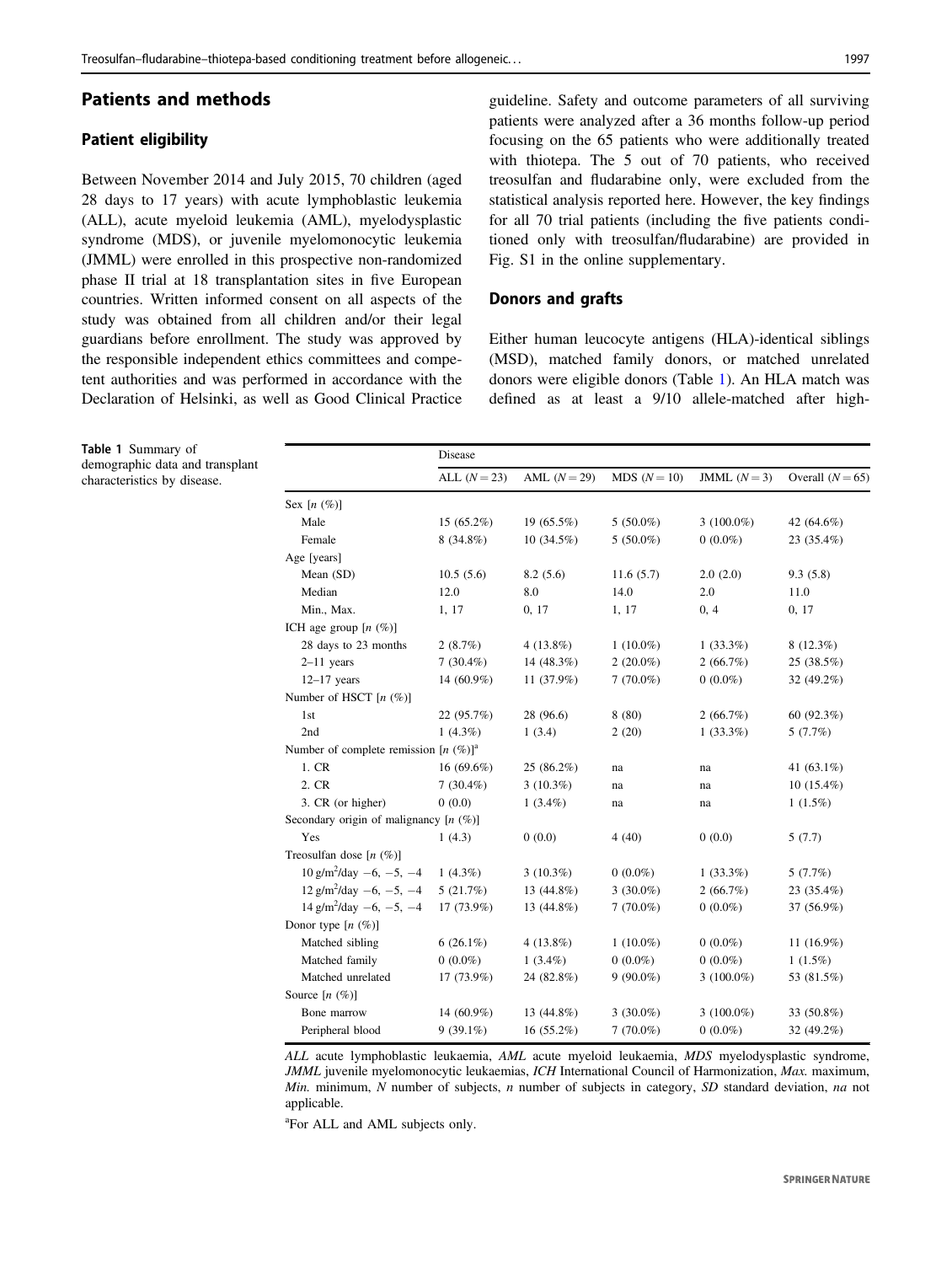resolution four-digit typing in HLA-A\*, B\*, C\* and DRB1\* and DQB1\*.

#### Conditioning regimen and supportive care

All patients received an individualized BSA-adapted intravenous (IV) treosulfan dose on days −6 to −4, i.e., BSA of ≤0.5 m<sup>2</sup> received 10 g/m<sup>2</sup>/day; of >0.5–1.0 m<sup>2</sup> received 12 g/m<sup>2</sup>/day; and of >1.0 m<sup>2</sup> received 14 g/m<sup>2</sup>/day. Subsequently, fludarabine 30 mg/m<sup>2</sup>/day IV was given from day  $-7$  to day  $-3$  (total dose: 150 mg/m<sup>2</sup>). At the investigator's discretion, thiotepa  $2 \times 5$  mg/kg/day IV was additionally given on day  $-2$  to 65 patients (total dose: 10 mg/kg). Allogeneic hematopoietic stem cells obtained either from peripheral blood or from bone marrow were given at day 0. Supportive care, including GvHD prophylaxis and treatment, was performed according to center-specific guidelines.

#### Endpoints and definitions

The objective of this phase II trial was to describe the safety and efficacy of treosulfan administered as part of a standardized fludarabine-containing conditioning treatment and to contribute to a PK model. Clinical endpoints included engraftment and complete donor-type chimerism (defined as ≥95% donor cells), NRM, disease relapse/progression (RI), relapse/progression-free survival (RFS/PFS), acute/chronic GvHD, GvHD-free and relapse/progression-free survival (GRFS) [[27\]](#page-10-0), cGvHD-free and relapse/progression-free survival (CRFS) [\[27](#page-10-0)], and overall survival (OS).

NRM is defined as the probability of dying without previous occurrence of a relapse/progression of the underlying disease. Relapse/progression and graft failures are considered competing events. For estimation of GRFS, events were defined as acute GvHD of at least grade III, moderate or severe chronic GvHD, and relapse/progression or death (whichever occurred first). For CGRFS, events were defined as moderate or severe chronic GvHD, relapse/progression or death (whichever occurred first). All AEs except hepatic sinusoidal obstruction syndrome (HSOS) and hepatic toxicities were based on the Common Terminology Criteria for Adverse Events (CTCAE, version 4.03) and evaluated until 100 days after alloHSCT. HSOS was evaluated according to Jones et al. [[28\]](#page-10-0) and hepatic toxicities according to Bearman [\[29](#page-10-0)]. Furthermore, treosulfan concentrations in plasma from each patient were analyzed to calculate PK parameters in a subset of patients. Blood samples were taken immediately after treosulfan infusion and thereafter within 15–30 min, 1–2 h, 3–6 h, and 7–8 h. Further details of bioanalytical methods and the model-based parameter calculation have been previously described [\[26,](#page-10-0) [30](#page-10-0)].

#### Statistical considerations

Descriptive analyses were performed using frequency, mean, standard deviation, median, and range, as appropriate. All time to event endpoints were measured from the day of HSCT (except for cGvHD, which started 100 days after HSCT) to the time of event or competing event, if applicable. Patients alive without event (or competing event) were censored at the last follow-up or at day  $+100$ after HSCT for aGvHD. Kaplan–Meier estimates were used for calculating OS, GRFS, and CRFS. Cumulative incidences were used for estimating NRM, RI, aGvHD, and conditional cumulative incidences for neutrophil/leukocyte/ platelet engraftment. Competing events were as follows: relapse/progression and graft failure for NRM; deaths without relapse/progression and graft failure for RI; death, relapse/progression, and graft failure within 100 days after the end of HSCT for aGvHD; death, disease relapse/progression, or the use of rescue therapies for engraftment.

Any changes in single laboratory values were documented separately instead of being included in the AE analysis. Non-compartmental methodology was applied for the PK analysis of treosulfan. Based on the individual plasma concentration–time data, the following parameters were determined using the actual sampling times for treosulfan:  $C_{\text{max}}$ ,  $t_{\text{max}}$ , AUC<sub>last</sub>, AUC<sub>∞</sub>,  $t_{1/2}$ term, CL, and  $V_d$ . Mean and standard deviations were calculated for all PK parameters, except for  $t_{\text{max}}$ , for which the median and range were computed.

This trial was descriptive in nature, thus,  $p$  values (two sided) were explorative, based on a significance level of 0.1. The data were analyzed using Pearson chi-square test for chimerism, the log-rank test for OS, GRFS, and CRFS, and the Gray test for NRM, RI, a/cGvHD.

All analyses were predefined in the statistical analysis plan. SAS software (version 9.4; SAS, Cary, NC, USA) was used for statistical analyses.

# Results

#### **Demographics**

Sixty-five pediatric Caucasian patients (aged 28 days to 17 years, median 11 years) with ALL [35.4%], AML [44.6%], MDS [15.4%], or JMML [4.6%] were conditioned with treosulfan, fludarabine, and thiotepa. Nearly all of the ALL and AML patients were in first or second complete remission and had received their first alloHSCT procedure. Patients with MDS were classified as having refractory anemia with excess blasts (50%) or refractory cytopenia (40%). Children received alloHSCT between November 2014 and July 2015.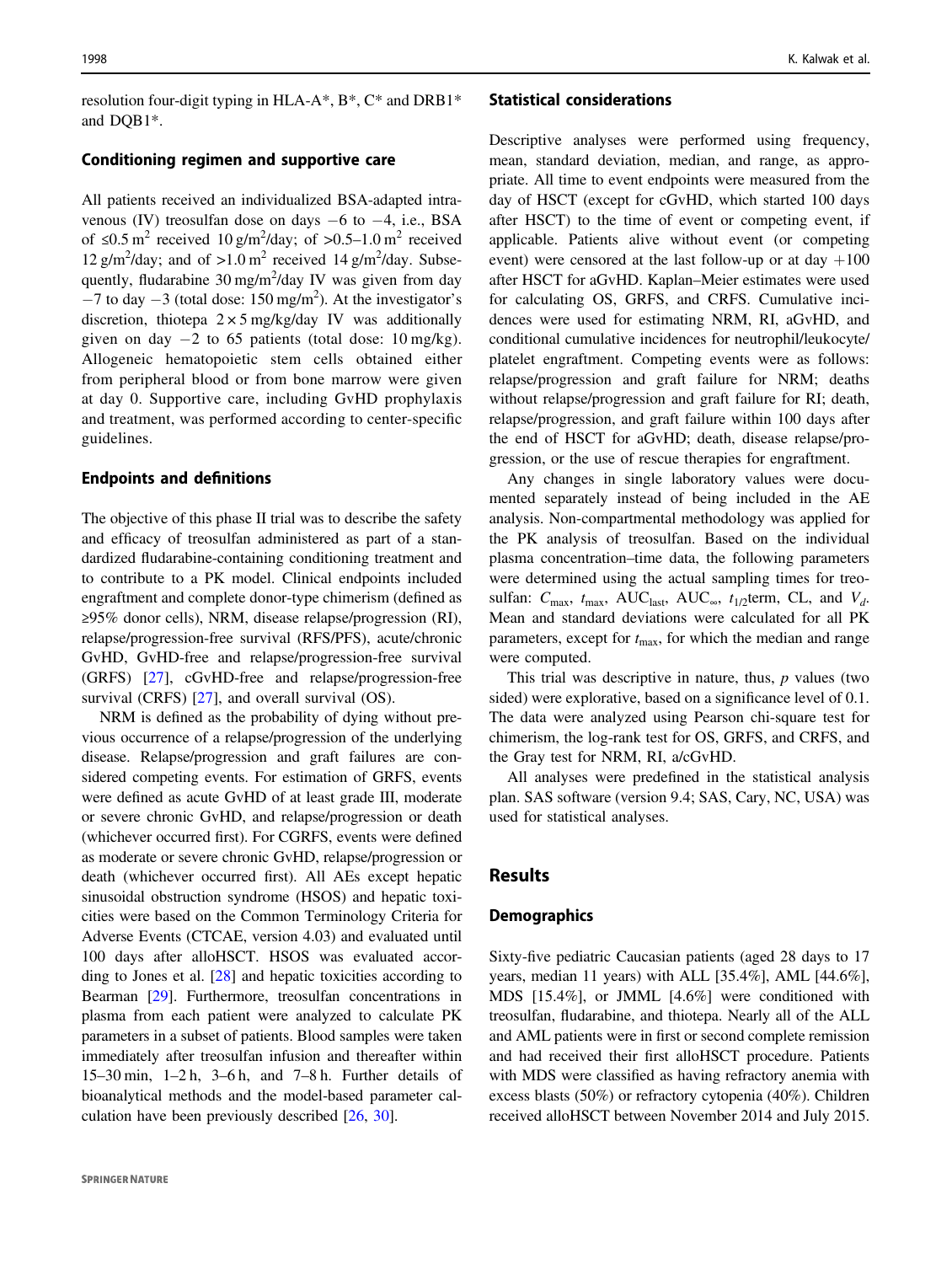The median follow-up was 41.8 months (range for surviving patients: 24.2–57.5 months).

Depending on their individual BSA, patients received treosulfan IV at a dose of 10 g/m<sup>2</sup>/day (7.7%), 12 g/m<sup>2</sup>/day  $(35.4\%)$ , or 14 g/m<sup>2</sup>/day (56.9%). Treosulfan was combined with fludarabine and thiotepa in 65 of 70 patients at the investigators' discretion (Table [1](#page-1-0)).

### **Outcomes**

### Engraftment, graft failure, and chimerism

The number of patients achieving reconstitution of granulopoiesis was 64 (98.5%). One patient (1.4%) died before engraftment 15 days after alloHSCT. The maximum conditional cumulative incidence of engraftment reached was 100% (90% CI: 97.7, 100.0) 43 days after HSCT. No patient experienced primary graft failure, and one patient (1.4%) with ALL had decreased neutrophils and leukocytes counts, but presented 100% donor chimerism, for which the patient received a stem cell boost 113 days post transplant.

The incidence of complete donor-type chimerism at visit day +28 was 98.4% (90% CI: 92.8, 99.90), at visit day  $+100$  the incidence was 92.2% (90% CI: 84.3, 96.9), and at 12 months the incidence was 92.6% (90% CI: 83.8, 97.4) (Table 2). In exploratory subgroup analyses, a statistically significant influence on complete chimerism of underlying

Table 2 Incidence of complete donor-type chimerism.

|                                                                                      | Treosulfan   |
|--------------------------------------------------------------------------------------|--------------|
| Subjects at risk at day $+28$ visit <sup>a</sup>                                     | $N = 64$     |
| Subjects with complete chimerism at day $+28$ visit<br>$\left\lceil n \right\rceil$  | 63 (98.4)    |
| 90% CI                                                                               | (92.8, 99.9) |
| Subjects without information at day $+28$ visit<br>$\left\lceil n \right\rceil$      | 1(1.6)       |
| Subjects at risk at day $+100$ visit <sup>a</sup>                                    | $N = 64$     |
| Subjects with complete chimerism at day $+100$ visit<br>$\left\lceil n \right\rceil$ | 59 (92.2)    |
| 90% CI                                                                               | (84.3, 96.9) |
| Subjects without information at day $+100$ visit<br>$\left\lceil n \right\rceil$     | 5(7.8)       |
| Subjects at risk at month 12 visit <sup>a</sup>                                      | $N = 54$     |
| Subjects with complete chimerism at month 12 visit<br>$\left\lceil n \right\rceil$   | 50 (92.6)    |
| 90% CI                                                                               | (83.8, 97.4) |
| Subjects without information at month 12 visit<br>$\left\lceil n \right\rceil$       | 2(3.7)       |

 $CI$  confidence interval,  $N$  number of subjects,  $n$  number of subjects in category.

a Subjects are at risk if they have a chimerism examination at the day  $+28$ , day  $+100$ , or month 12 visit or if they have survived day  $+30$ , day  $+107$ , or day  $+379$ .

disease (JMML with  $0\%$  at day  $+100$ ), as well as 2nd alloHSCT procedure was recorded (day  $+100$ :  $p < 0.001$ influence of underlying disease,  $p = 0.0566$  2nd HSCT). In contrast, the treosulfan dose, donor type, or patients age group did not significantly influence the incidence of complete donor-type chimerism.

#### Non-relapse mortality and relapse/progression incidence

Overall, the cumulative incidence of NRM at 36 months was 3.1% (90% CI: 0.0, 6.6). One patient with AML died due to laryngeal hemorrhage 0.5 months after HSCT. A second patient with MDS died due to multi organ failure 12.3 months after HSCT. Due to the low number of events, no statistically significant difference in NRM was detected among the three different treosulfan dose groups (Fig. [1](#page-4-0)a) or within any other of the analyzed subgroups.

The cumulative incidence of relapse/progression (RI) at 36 months was 21.7% (90% CI: 13.2, 30.1). In the subgroup analyses, no statistically significant impact was recorded for treosulfan dose, donor type, or patient's age group (Fig. [1b](#page-4-0)), but was found for underlying disease  $(p < 0.0001)$ . Relapse incidences of ALL were 26.1%, AML 17.2%, MDS 0.0%, and JMML 100%. In the case of a 2nd HSCT procedure, the incidence of relapse/progression increased from 18.5 to 60.0% ( $p = 0.0140$ ) considering that only five patients were treated in a second procedure.

#### Relapse/progression-free survival

The 36-month Kaplan–Meier estimate of RFS/PFS was 73.6% (90% CI: 63.3, 81.5). In the exploratory subgroup analyses a statistically significant impact was recorded for 2nd HSCT (1st HSCT [76.4%]; 2nd HSCT [40%];  $p =$ 0.0234) and underlying disease (ALL [69.6%], AML [79.3%], MDS [88.9%], JMML [0%];  $p = 0.0001$ ). However, in total only three JMML patients were included in the trial. There was no difference in RFS/PFS among donor types, age groups, and the three different treosulfan dose groups (Figs. [1c](#page-4-0) and [2\)](#page-5-0).

### Graft-vs.-host disease

At 100 days, the cumulative incidence of acute GvHD was: 45.3% (90% CI: 35.1, 55.5) grades I–IV, 26.6% (90% CI: 17.5, 35.6) grades II–IV, and 7.8% (90% CI: 2.3, 13.3) grades III–IV (Table [3\)](#page-6-0). There was no difference among the three different treosulfan dose groups (Fig. S2 in online supplementary).

The cumulative incidence of chronic GvHD at 36 months was 25.8% (90% CI: 16.7, 34.9) and that of moderate/ severe chronic GvHD was 19.4% (90% CI: 11.1, 27.7) (Table [3](#page-6-0) and Fig. S3 in the online supplementary). The ten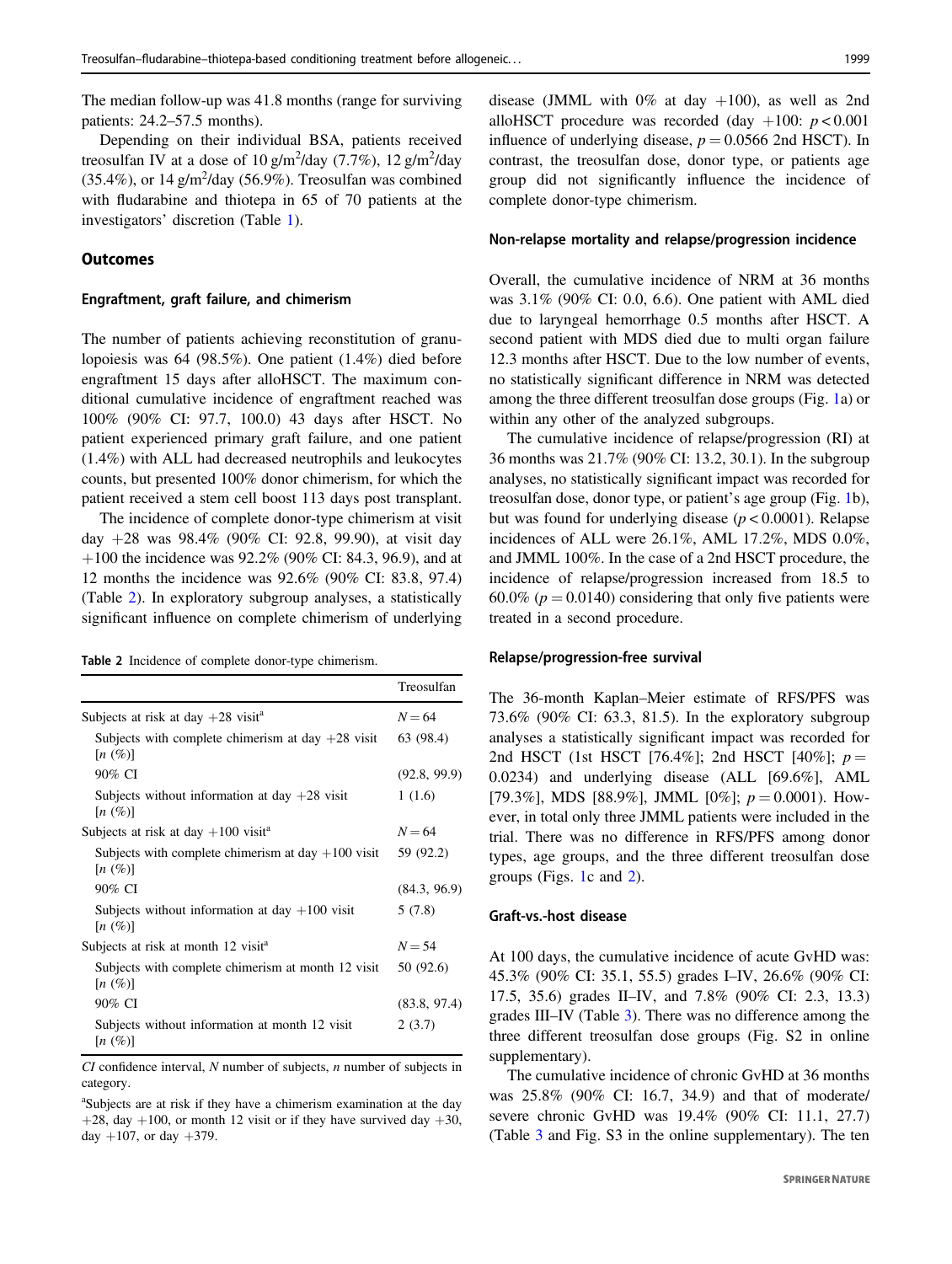<span id="page-4-0"></span>

<sup>b</sup>Based on Kaplan-Meier estimates

Fig. 1 Treosulfan dose-dependent cumulative incidence of non-relapse mortality (a), relapse/progression (b), Kaplan–Meier estimate of relapse/ progression-free survival (c) and of overall survival (d).

MDS patients experienced a higher overall and moderate/ severe chronic GvHD incidences (60.0% [95% CI: 34.5, 85.5] and 52% [90% CI: 25.0, 79.9], respectively).

# GvHD-free and relapse/progression-free survival (GRFS) and cGvHD-free and relapse/progression-free survival (CRFS)

The 36-month Kaplan–Meier estimate of GRFS was 56.7% (90% CI: 45.9, 66.1) (Fig. [3](#page-6-0)a). In the disease subgroups, GRFS was 56.5% at 36 months for ALL, 69.0% for AML, and 36.0% for MDS (JMML was not applicable). The five patients who underwent a second HSCT experienced a significantly lower incidence of GRFS with only 20.0% (90% CI: 1.8, 52.2;  $p = 0.0105$ ) compared with patients after their first HSCT (59.7%; 90% CI: 48.5, 69.3).

The Kaplan–Meier estimate of CRFS at 36 months was 58.2% (90% CI: 47.4, 67.5) (Fig. [3b](#page-6-0)). In the disease subgroups, CRFS was 60.9% for ALL, 69.0% for AML, 36%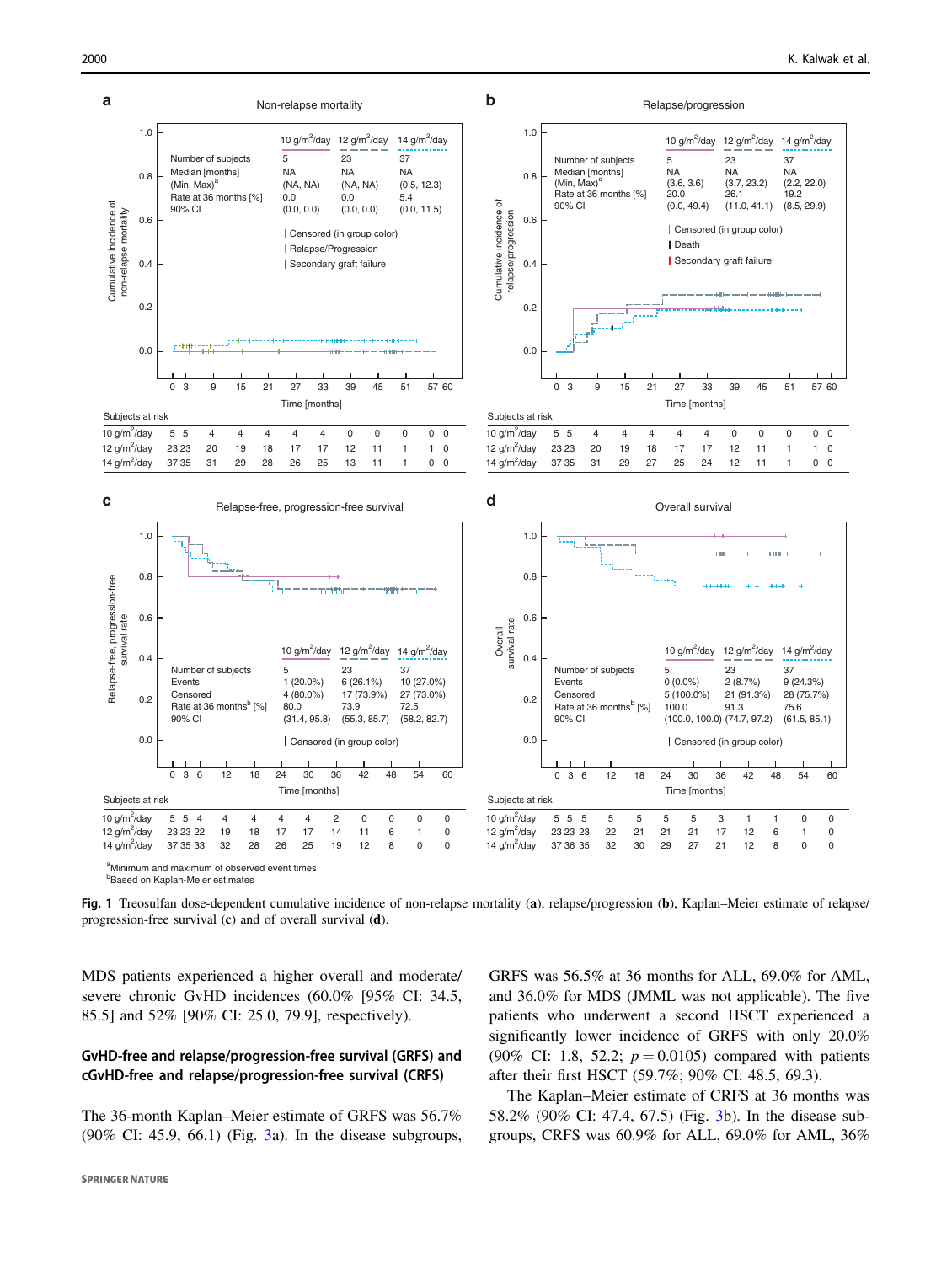<span id="page-5-0"></span>Fig. 2 Forest plot for relapse/ progression-free survival displaying 36 months rates by subgroups.

|                                                                      | N  | $\sqrt{n}$ | Rate at 36 months [%] (90% CI)             |
|----------------------------------------------------------------------|----|------------|--------------------------------------------|
| Overall                                                              | 65 | 17         | 73.6 (63.3, 81.5)                          |
| Disease                                                              |    |            |                                            |
| <b>ALL</b>                                                           | 23 | 7          | 69.6 (50.8, 82.3)                          |
| AML                                                                  | 29 | 6          | 79.3 (63.5,88.8)                           |
| <b>MDS</b>                                                           | 10 | 1          | 88.9 (54.3, 97.8)                          |
| <b>JMML</b>                                                          | 3  | 3          | 0.0 (NA, NA*)<br>п                         |
| Treosulfan dose                                                      |    |            |                                            |
| 10 $g/m^2$ /day                                                      | 5  | 1          | 80.0 (31.4, 95.8)                          |
| 12 $g/m^2$ /day                                                      | 23 | 6          | 73.9 (55.3, 85.7)                          |
| 14 $g/m^2$ /day                                                      | 37 | 10         | 72.5 (58.2, 82.7)                          |
| Number of HSCT                                                       |    |            |                                            |
| 1st                                                                  | 60 | 14         | 76.4 (65.9, 84.1)                          |
| 2 <sub>nd</sub>                                                      | 5  | 3          | 40.0 (8.6, 71.0)                           |
| Donor type                                                           |    |            |                                            |
| <b>MRD</b>                                                           | 12 | 1          | 91.7 (63.7, 98.3)                          |
| <b>MUD</b>                                                           | 53 | 16         | 69.5 (57.7, 78.6)                          |
| CTP age group                                                        |    |            |                                            |
| 28 days to $<$ 10 years                                              | 32 | 9          | 71.9 (56.4, 82.7)                          |
| 10 years to $<$ 18 years                                             | 33 | 8          | 75.3 (60.2, 85.4)                          |
| ICH age group                                                        |    |            |                                            |
| 28 days to 24 months                                                 | 8  | 1          | 87.5 (50.0, 97.5)                          |
| 2 to 11 years                                                        | 25 | 8          | 68.0 (50.0, 80.7)                          |
| 12 to 17 years                                                       | 32 | 8          | 74.5 (59.0, 84.9)                          |
|                                                                      |    |            |                                            |
| $N =$ number of subjects; $n =$ number of events. *Rate at 36 months |    |            | 20<br>40<br>100<br>$\mathbf 0$<br>60<br>80 |

*N* = number of subjects; *n* = number of events. \*Rate at 36 months not available, therefore rate at end of documentation displayed. Rate at 36 months [%]

for MDS, and 0.0% for JMML patients  $(p = 0.0017)$ . Again, CRFS was worse after the second HSCT procedure (20.0 vs. 61.4%;  $p = 0.0060$ ), while treosulfan dose, donor type, and age group did not influence this combined endpoint.

#### Overall survival (OS)

At the time of the final analysis, 11 patients (16.9%) had died. The causes of these deaths were relapse/progression related in eight (12.3%) patients, and transplantation related in three patients (4.6%).

The median time from transplantation to death was 9.72 months (Q1, Q3: 6.18, 17.25) with a range from 0.5 to 25.8 months. The 36-month Kaplan–Meier estimate of OS after HSCT was 83.0% (90% CI: 73.7, 89.3) (Fig. [4](#page-7-0)). OS estimates in ALL (78.3%), AML (86.2%), and MDS (90%) were comparable, while of the three JMML patients two survived. OS estimates in the ICH age groups were comparable to the treosulfan dose groups. Exploratory analysis indicated that there was a higher OS in eight patients aged 28 days to 23 months (100%, 90% CI: 100, 100) than in the 32 patients aged 12–17 years (74.9%, 90% CI: 59.5, 85.1). Accordingly (due to the individual BSA-related dose calculation), OS was 100% in the 10 g/m² treosulfan group and 75.6% (90% CI: 61.5, 85.1) in the 14 g/m² dose group (Fig. [1d](#page-4-0)). The five patients who received a 2nd HSCT had a lower OS probability at 36 months (60%, 90% CI: 19.1, 85.4) in comparison with the 60 patients who received a 1st alloHSCT procedure (85%, 90% CI: 75.4, 91.0).

#### Adverse events and pharmacokinetic results

Treatment-emergent AEs were reported in 63 of 65 patients (96.9%). The most common CTCAE terms with severity of at least grade III were mucositis—oral (43.1%), infections and infestations—other (30.8%), nausea and vomiting (both 16.9%), and diarrhea (15.4%) (Table [4](#page-7-0)). Skin and subcutaneous tissue disorders of at least CTCAE grade III were reported in  $12.3\%$  of the patients. One patient  $(1.4\%)$ developed HSOS (grade II according to Jones et al. [[28\]](#page-10-0)) and recovered after 22 days.

A total of 290 PK samples from 54 patients were analyzed. The mean  $AUC<sub>last</sub> (\pm SD)$  was comparable among the three different dose groups  $(1686 \pm 345 \,\mu g \,\text{h/mL}$  [10 g/m<sup>2</sup>],  $1599 \pm 33 \,\mu g \,h/mL$   $[12 \, g/m^2]$ , and  $1848 \pm 283 \,\mu g \,h/mL$  $[14 \text{ g/m}^2]$ ) as evaluated in the PK subset of trial patients. In addition, the median  $C_{\text{max}}$  was comparable among the different dose or BSA groups  $(700 \pm 218 \,\mu\text{g/mL}$  [10 g/m<sup>2</sup>],  $634 \pm 192 \,\mu\text{g/mL}$  [12 g/m<sup>2</sup>], and  $650 \pm 98 \,\mu\text{g/mL}$  [14 g/m<sup>2</sup>]) reflecting the individualized dose calculation based on BSA (Table [5](#page-8-0)). However, treosulfan plasma clearance and volume of distribution increased in the different dose groups. This observation is most likely based on the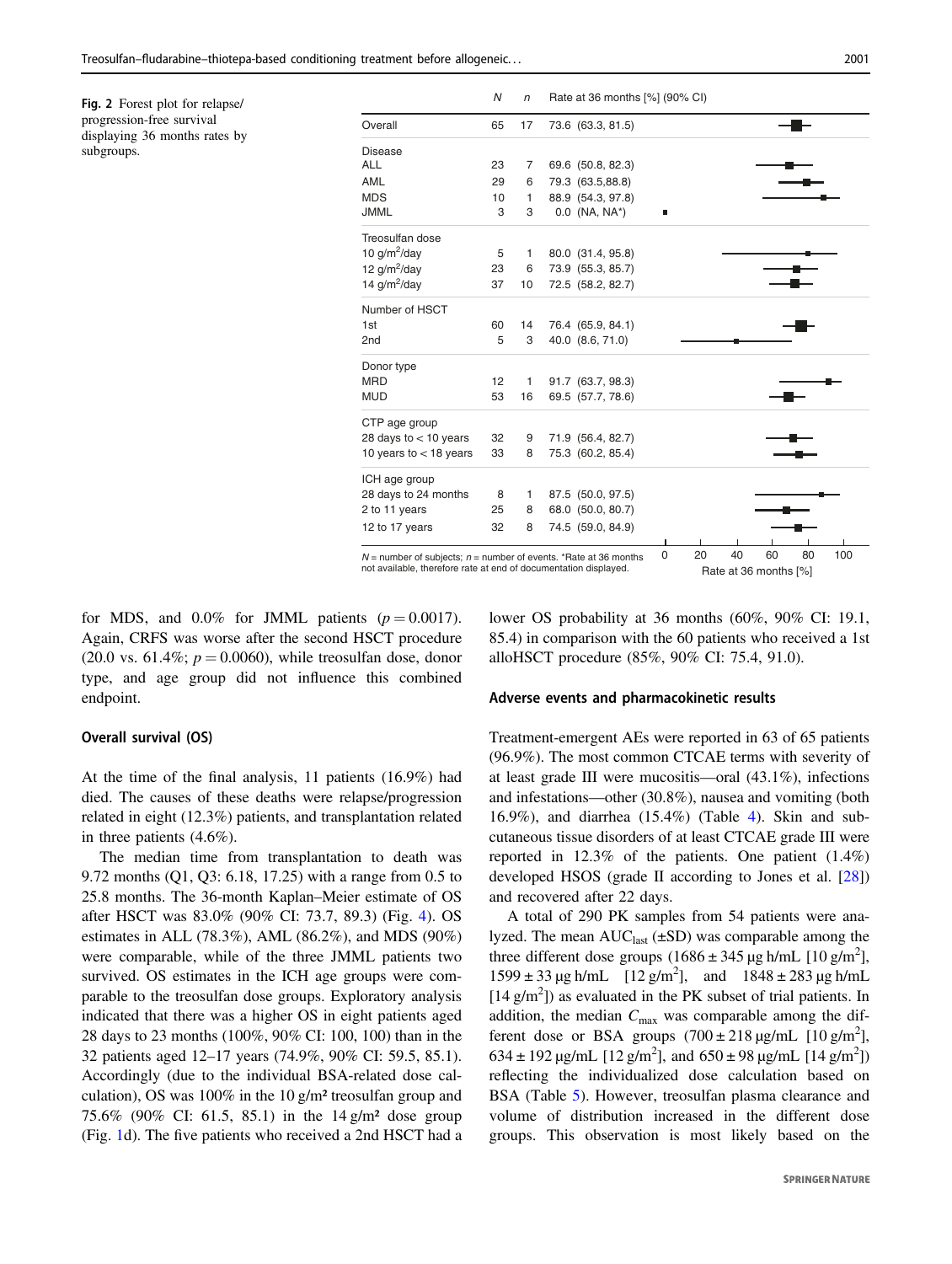| aGvHD                                                    | Treosulfan $(N = 65)$ |  |  |  |
|----------------------------------------------------------|-----------------------|--|--|--|
| Grades I-IV                                              |                       |  |  |  |
| Subjects with event $[n (%)]$                            | 29 (44.6%)            |  |  |  |
| Cumulative incidence of acute GvHD at<br>100 days $(\%)$ | 45.3                  |  |  |  |
| 90% CI                                                   | (35.1, 55.5)          |  |  |  |
| Grades II-IV                                             |                       |  |  |  |
| Subjects with event $[n (%)]$                            | $17(26.2\%)$          |  |  |  |
| Cumulative incidence of acute GvHD at<br>100 days $(\%)$ | 26.6                  |  |  |  |
| 90% CI                                                   | (17.5, 35.6)          |  |  |  |
| Grades III-IV                                            |                       |  |  |  |
| Subjects with event $[n (%)]$                            | 5(7.7%)               |  |  |  |
| Cumulative incidence of acute GyHD at<br>100 days $(\%)$ | 7.8                   |  |  |  |
| 90% CI                                                   | (2.3, 13.3)           |  |  |  |
| Overall                                                  |                       |  |  |  |
| Subjects with event $[n (%)]$                            | 16(25.8%)             |  |  |  |
| Cumulative incidence of cGvHD at<br>36 months $(\%)$     | 25.8                  |  |  |  |
| 90% CI                                                   | (16.7, 34.9)          |  |  |  |
| Moderate/severe                                          |                       |  |  |  |
| Subjects with event $[n \ (\%)]$                         | 12 (19.4%)            |  |  |  |
| Cumulative incidence of cGvHD at<br>36 months $(\%)$     | 19.4                  |  |  |  |
| 90% CI                                                   | (11.1, 27.7)          |  |  |  |

<span id="page-6-0"></span>Table 3 Summary of cumulative incidence of acute and chronic GvHD.

CI confidence interval, aGvHD acute graft-vs.-host disease, cGvHD chronic graft-vs.-host disease,  $N$  number of subjects,  $n$  number of subjects in category.

different ages, and BSA of the patients represented within the different dose groups.

# **Discussion**

After initial data on treosulfan-based conditioning in adult alloHSCT patients became available [\[9](#page-9-0), [10](#page-9-0)], several published studies reported on the efficacy and safety of treosulfan given as part of various conditioning regimens in children [\[12](#page-9-0), [13,](#page-9-0) [15,](#page-9-0) [16,](#page-9-0) [20,](#page-9-0) [31\]](#page-10-0). Here, we report the final results of the first prospective alloHSCT trial of a treosulfan/fludarabine/thiotepa combination regimen (FTT; 65 of 70 trial patients treated) administered to children and adolescents with hematological malignancies. In this study, an individual BSA-adapted dose calculation was consistently applied for treosulfan.

The 36-month Kaplan–Meier estimates of 3.1% for NRM, 83.0% for OS, and 73.6% for RFS/PFS compare favorably with the survival data reported for other conditioning





Chronic GvHD-free and relapse/progression-free survival

Note: 'GvHD-free' defined as no acute GvHD of at least grade III and no moderate/severe chronic GvHD. 'Chronic GvHD-free' defined as no moderate/severe chronic GvHD. a<br>Based on Kaplan-Meier estimates

Fig. 3 Kaplan–Meier estimates of (a) GvHD-free and relapse/progression-free survival and (b) chronic GvHD-free and relapse/progression-free survival.

regimens [[2](#page-9-0)–[5](#page-9-0)]. Overall, the 36-month relapse rate was low (21.7%), although three patients with JMML relapsed between 6 and 9 months post transplant. Disease recurrence is known to be particularly high in patients with JMML given an allograft, but the percentage of relapse seems to be higher than that reported using the busulfan/cyclophosphamide/ melphalan regimen [\[32\]](#page-10-0). However, due to the very low number of JMML patients, no conclusions can be drawn at this point in time. On the other hand, the 36-month relapse incidence of 26.1% for the ALL subgroup (23 patients) is probably comparable to that of standard TBI-based regimens.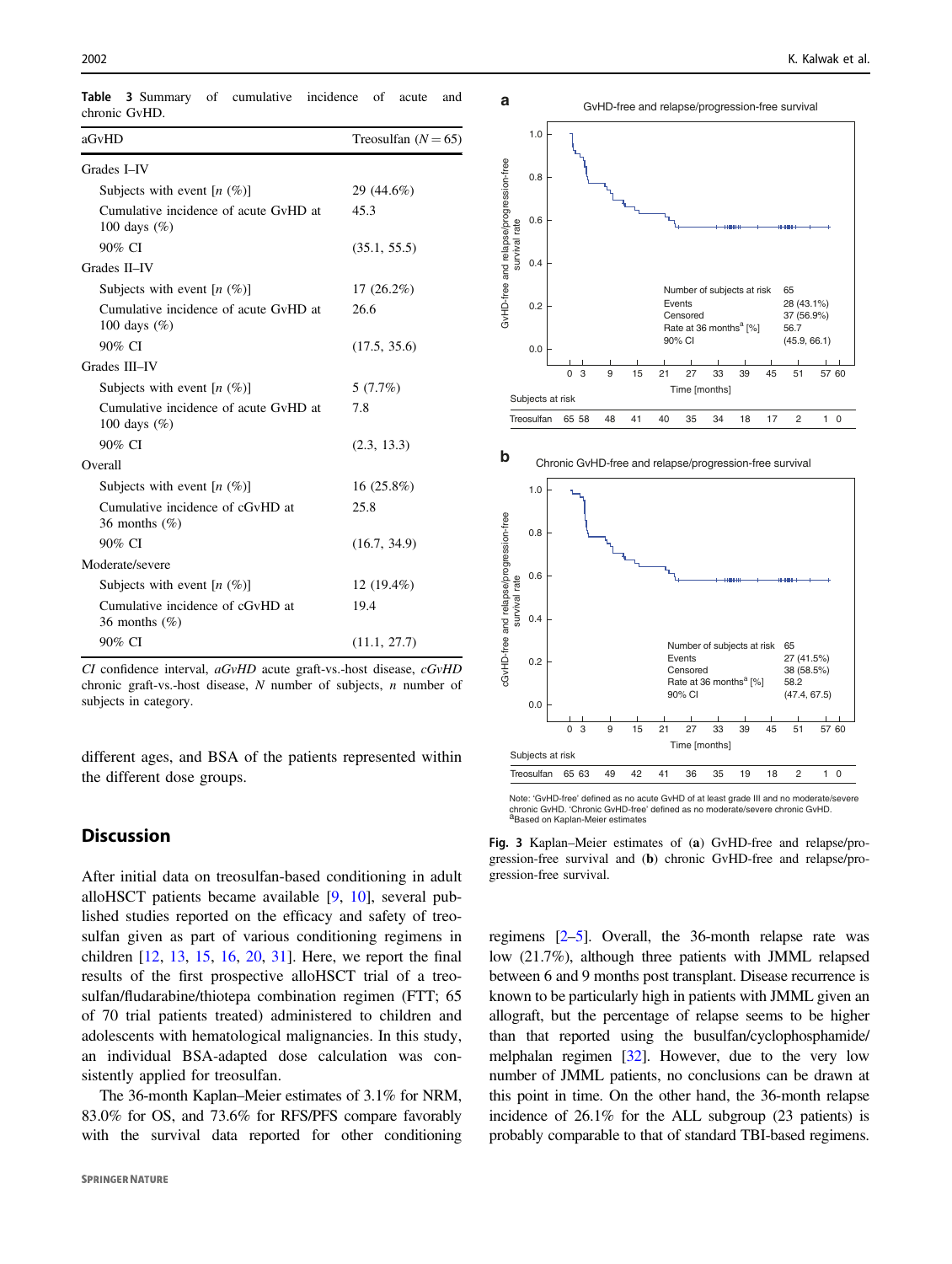<span id="page-7-0"></span>

Fig. 4 Kaplan–Meier estimate of overall survival.

Table 4 Frequency of patients with treatment emergent adverse events of at least CTCAE grade III in at least 10% of patients by System Organ Class and Preferred Term (MedDRA 20.0).

| CTCAE System Organ Class CTCAE Term        | Treosulfan $(N = 65)$ |  |
|--------------------------------------------|-----------------------|--|
| Subjects with any event                    | 50 (76.9%)            |  |
| Gastrointestinal disorders                 |                       |  |
| Any event                                  | 37 (56.9%)            |  |
| Mucositis-oral                             | 28 (43.1%)            |  |
| Nausea                                     | 11 $(16.9%)$          |  |
| Vomiting                                   | 11 $(16.9%)$          |  |
| Diarrhea                                   | $10(15.4\%)$          |  |
| Dysphagia                                  | $2(3.1\%)$            |  |
| Abdominal pain                             | $1(1.5\%)$            |  |
| Esophageal pain                            | $1(1.5\%)$            |  |
| Typhlitis                                  | $1(1.5\%)$            |  |
| Upper gastrointestinal hemorrhage          | $1(1.5\%)$            |  |
| Infections and infestations                |                       |  |
| Any event                                  | 28 (43.1%)            |  |
| Infections and infestations—other, specify | 20 (30.8%)            |  |
| Catheter-related infection                 | $6(9.2\%)$            |  |
| Sepsis                                     | $4(6.2\%)$            |  |
| <b>Bladder</b> infection                   | 3 $(4.6\%)$           |  |
| Urinary tract infection                    | 3 $(4.6\%)$           |  |
| Encephalitis infection                     | $1(1.5\%)$            |  |
| Hepatitis viral                            | $1(1.5\%)$            |  |
| Laryngitis                                 | $1(1.5\%)$            |  |
| Skin infection                             | $1(1.5\%)$            |  |
| Soft tissue infection                      | $1(1.5\%)$            |  |
| Upper respiratory infection                | $1(1.5\%)$            |  |
|                                            |                       |  |

Absolute and relative frequencies of subjects with event relative to the total number of subjects (N).

Numerically, it might be slightly higher compared with the data published by Peters et al. [\[2](#page-9-0)]. The value of TBI-based and chemotherapy-based conditioning in childhood ALL is currently being investigated in an international controlled phase III trial (EudraCT No.: 2012–003032–22; ClinicalTrials.gov Identifier: NCT01949129). The relapse incidence of 17.2% at 36 months for the 29 AML patients and of 0% for the 10 MDS patients compares favorably with that reported for busulfan-based conditioning treatments [\[2](#page-9-0), [33](#page-10-0), [34\]](#page-10-0). Excellent results of the FTT regimen in children with AML (low relapse rate and reduced toxicity) warrant assessing this regimen in a prospective randomized pediatric alloHSCT trial in Europe, comparing busulfan- and treosulfan-based conditioning regimens for AML.

All patients achieved neutrophil engraftment and 98.4% of patients had a complete donor chimerism by day  $+28$ post transplant. While neutrophil engraftment was comparable to that of previous reports [[12,](#page-9-0) [20,](#page-9-0) [31\]](#page-10-0), no prospective trial data on chimerism have been previously reported in children with malignant disorders who received conditioning with FTT. Hence, this study provides confirmation of the myeloablative potential of a FTT conditioning regimen, which results in an excellent rate of complete donor-type chimerism.

There were no primary graft failures. One ALL patient developed secondary poor graft function with decreasing blood cell counts associated with a viral illness despite 100% donor chimerism and received a stem cell boost.

The incidence of liver toxicity was relatively low with only one case (1.5%) of grade II HSOS, which resolved under appropriate therapy, compared with an up to 22% HSOS incidence reported in busulfan-containing regimens [\[3](#page-9-0), [35](#page-10-0)]. Moreover, skin and subcutaneous tissue disorders of at least CTCAE grade III were within an acceptable range (12.3%) despite the intensification of the regimen with the addition of thiotepa. Just over half of the patients developed gastrointestinal (GI) AEs of at least CTCAE grade III, while oral mucositis was most prominent (43.1%). Compared with the data published by Boztug et al. [\[20](#page-9-0)], GI toxicity was relatively frequent, but not life-threatening, and was probably promoted by the addition of thiotepa in the vast majority of patients.

Unlike previous reports  $[22-25]$  $[22-25]$  $[22-25]$  $[22-25]$ , we observed a rather limited variability in interindividual PKs of treosulfan. The BSA-banded dose calculation applied in this trial achieved equivalent treosulfan exposure (AUC,  $C_{\text{max}}$ ) in all dose groups. In the dose subgroups, the differences in outcome parameters, such as overall survival, were therefore, probably not due to a higher treosulfan exposure, but may be related to specific patient-, graft-, and/or underlying disease characteristics. The wide age range of patients included in this trial (from 28 days to 17 years of age) is reflected by the increase in treosulfan plasma clearance and volume of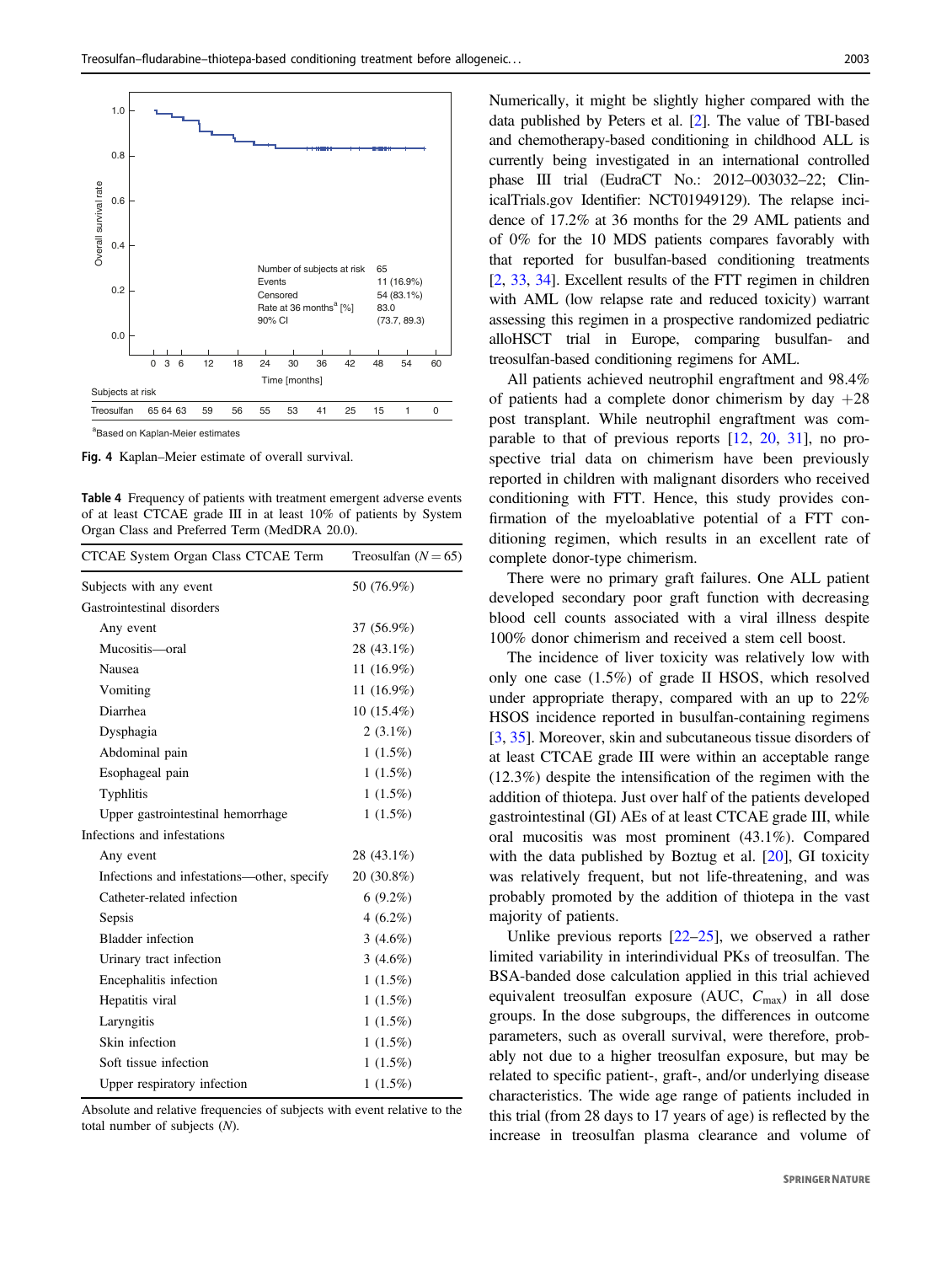<span id="page-8-0"></span>Table 5 Pharmacokinetic results of treosulfan stratified by BSAdependent dose group (noncompartmental analysis).

| Mean $\pm$ SD, $t_{\text{max}}$ : median (range) | $10 \text{ g/m}^2$ | $12$ g/m <sup>2</sup> | $14$ g/m <sup>2</sup> |
|--------------------------------------------------|--------------------|-----------------------|-----------------------|
| Ν                                                | 5                  | 23 <sup>a</sup>       | 26                    |
| $C_{\text{max}}$ [µg/mL]                         | $700 \pm 218$      | $634 \pm 192$         | $650 \pm 98$          |
| $t_{\text{max}}$ [h]                             | $2.28(2.00-2.30)$  | $2.00(2.00-2.50)$     | $2.02(2.00-2.65)$     |
| $AUClast$ [µg h/mL]                              | $1686 \pm 345$     | $1599 \pm 33$         | $1848 \pm 283$        |
| $AUC_{\infty}$ [µg h/mL]                         | $1700 \pm 351$     | $1627 \pm 344$        | $1900 \pm 296$        |
| $t_{1/2term}$ [h]                                | $1.15 \pm 0.12$    | $1.38 \pm 0.21$       | $1.59 \pm 0.18$       |
| $CL$ $[L/h]$                                     | $2.33 \pm 0.60$    | $5.3 \pm 1.35$        | $10.94 \pm 2.41$      |
| $V_d$ [L]                                        | $3.86 \pm 1.11$    | $10.78 \pm 3.69$      | $25.24 \pm 6.64$      |
|                                                  |                    |                       |                       |

<sup>a</sup> $N = 25$  for AUC<sub>∞</sub>, t<sub>1/2term</sub>, CL,  $V_{d}$ .

SD standard deviation,  $t_{\text{ma}}$  time to reach maximum plasma concentration, N number of subjects,  $C_{\text{max}}$ maximum plasma concentration, h hour, AUC area under the curve, AUC as AUC from time 0 to the time of the last measurable plasma concentration,  $AUC_{\infty}$  AUC from time 0 to infinite time,  $t_{1/2term}$  apparent terminal elimination half-life, CL total clearance;  $V_d$  volume of distribution.

identifier: NCT02333058).

distribution within the different dose groups. Apparently, this observation is not related to treosulfan dose, but rather to the age-related differences in organ function maturation that are taken into account in the BSA-dependent dose calculation. Therefore, the strict application of the individual BSA-dependent treosulfan dose calculation should remain valid for the pediatric population [[26\]](#page-10-0).

There are several limitations to this prospective phase II study. Only a small number of patients were treated, especially in the MDS and JMML subgroups. Consequently, the poor outcome reported for JMML patients should be treated with caution. However, at least one JMML patient was considered at increased risk due to his second alloHSCT procedure.

The NRM, incidence of early toxicities, and donor chimerism, though, are likely to remain stable beyond this reported 36-month observation period. We can thus, safely conclude that FTT conditioning achieves high rates of engraftment with relatively low toxicity. Based on these and other clinical data, the European Commission has most recently approved treosulfan for conditioning in pediatric patients older than 1 month with malignant diseases [[36\]](#page-10-0).

We conclude that treosulfan-based conditioning with BSA-adapted dosing is safe and effective in pediatric patients with hematological malignancies. The cumulative incidences of OS and NRM compare favorably with those reported for other conditioning regimens. Treosulfan/fludarabine/thiotepa is, therefore, recommended as a suitable myeloablative preparative treatment for this pediatric patient population.

Acknowledgements The authors would like to thank the nursing staff and all parents/children who gave consent and participated in this trial. The trial was funded by medac GmbH (Wedel, Germany), the sponsor of the clinical phase II trial. The authors wrote the first draft of the paper, and all contributed to subsequent drafts and made the decision to submit the paper for publication. The principal and the corresponding

authors had full access to patients' data and vouch for the veracity and completeness of the data and analyses (Funded by medac GmbH, MC-FludT.17/M, EudraCT No.: 2013–003604–39; Clinicaltrials.gov

#### Compliance with ethical standards

Conflict of interest KK has received research funding from medac GmbH, Sanofi, and other travel grants. PB has received research funding and patents and royalties from medac GmbH, research funding from Riemser and Neovii. He also received compensation from Cellgene and Novartis for his consultations. In addition, he received compensation from Novartis for Speakers Bureau. BG received honoraria from Jazz Pharmaceuticals. KP received funding from medac GmbH and other funding for EBMT conference fees and accommodation. Prof. KW S received research funding and travel grants from medac GmbH and Aventis-Behring. SC received honoraria for his consultations from Gentium and Jazz Pharmaceuticals. RB received travel grants from medac GmbH and Neovii and is on Bluebird Bio's advisory board. FL received funding for EBMT/ASH conference fees and accommodation as well as speakers bureau from medac GmbH. AV is on the advisory board for Pfizer, medac GmbH, Novartis, Amgen, and Jazz Pharmaceuticals and also received other funding from them. CH, AKM, and JB are employees of medac GmbH. JB has licensed an employee's invention (PCT/EP00/10871) to medac GmbH.

Publisher's note Springer Nature remains neutral with regard to jurisdictional claims in published maps and institutional affiliations.

Open Access This article is licensed under a Creative Commons Attribution 4.0 International License, which permits use, sharing, adaptation, distribution and reproduction in any medium or format, as long as you give appropriate credit to the original author(s) and the source, provide a link to the Creative Commons license, and indicate if changes were made. The images or other third party material in this article are included in the article's Creative Commons license, unless indicated otherwise in a credit line to the material. If material is not included in the article's Creative Commons license and your intended use is not permitted by statutory regulation or exceeds the permitted use, you will need to obtain permission directly from the copyright holder. To view a copy of this license, visit [http://creativecommons.](http://creativecommons.org/licenses/by/4.0/) [org/licenses/by/4.0/](http://creativecommons.org/licenses/by/4.0/).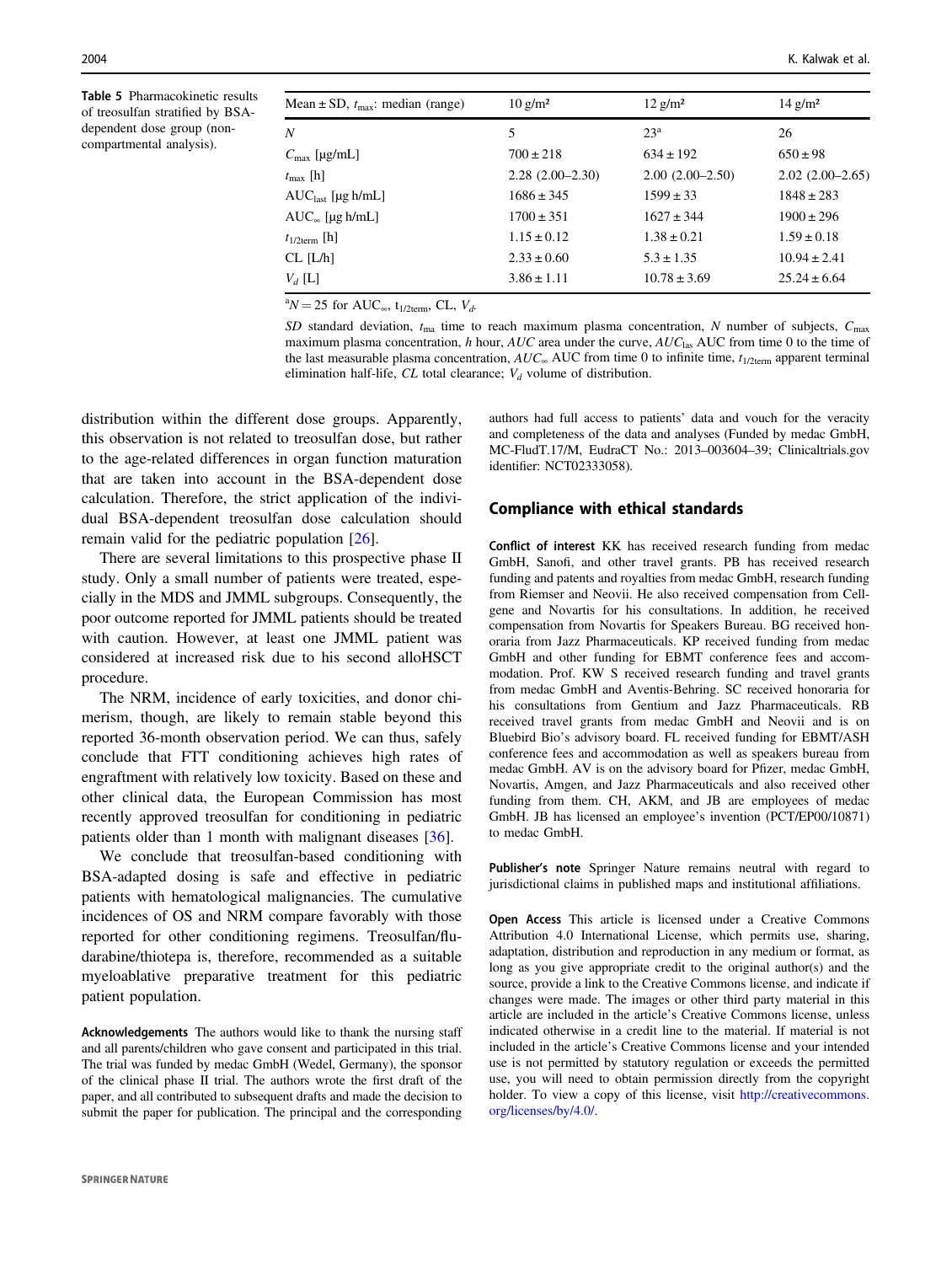## <span id="page-9-0"></span>References

- 1. Niemeyer CM, Kratz CP. Paediatric myelodysplastic syndromes and juvenile myelomonocytic leukaemia: molecular classification and treatment options. Br J Haematol. 2008;140:610–24. [https://](https://doi.org/10.1111/j.1365-2141.2007.06958.x.) [doi.org/10.1111/j.1365-2141.2007.06958.x.](https://doi.org/10.1111/j.1365-2141.2007.06958.x.)
- 2. Peters C, Schrappe M, Stackelberg A, von Schrauder A, Bader P, Ebell W, et al. Stem-cell transplantation in children with acute lymphoblastic leukemia: a prospective international multicenter trial comparing sibling donors with matched unrelated donors-The ALL-SCT-BFM-2003 trial. J Clin Oncol. 2015;33:1265–74. <https://doi.org/10.1200/JCO.2014.58.9747.>
- 3. Beier R, Albert MH, Bader P, Borkhardt A, Creutzig U, Eyrich M, et al. Allo-SCT using BU, CY and melphalan for children with AML in second CR. Bone Marrow Transplant. 2013;48:651–6. <https://doi.org/10.1038/bmt.2012.204.>
- 4. Balduzzi A, Valsecchi MG, Silvestri D, Locatelli F, Manfredini L, Busca A, et al. Transplant-related toxicity and mortality: an AIEOP prospective study in 636 pediatric patients transplanted for acute leukemia. Bone Marrow Transplant. 2002;29:93–100. <https://doi.org/10.1038/sj.bmt.1703337.>
- 5. Bresters D, van Gils ICM, Kollen WJW, Ball LM, Oostdijk W, van der Bom JG, et al. High burden of late effects after haematopoietic stem cell transplantation in childhood: a single-centre study. Bone Marrow Transplant. 2010;45:79–85. [https://doi.org/](https://doi.org/10.1038/bmt.2009.92.) [10.1038/bmt.2009.92.](https://doi.org/10.1038/bmt.2009.92.)
- 6. Shimoni A, Labopin M, Savani B, Hamladji R-M, Beelen D, Mufti G, et al. Intravenous busulfan compared with treosulfan-based conditioning for allogeneic stem cell transplantation in acute myeloid leukemia: a study on behalf of the acute leukemia working party of european society for blood and marrow transplantation. Biol Blood Marrow Transplant. 2018;24:751–7. [https://doi.org/10.](https://doi.org/10.1016/j.bbmt.2017.12.776.) [1016/j.bbmt.2017.12.776.](https://doi.org/10.1016/j.bbmt.2017.12.776.)
- 7. Nagler A, Labopin M, Beelen D, Ciceri F, Volin L, Shimoni A, et al. Long-term outcome after a treosulfan-based conditioning regimen for patients with acute myeloid leukemia: a report from the Acute Leukemia Working Party of the European Society for Blood and Marrow Transplantation. Cancer. 2017;123:2671–9. <https://doi.org/10.1002/cncr.30646.>
- 8. Ruutu T, Volin L, Beelen DW, Trenschel R, Finke J, Schnitzler M, et al. Reduced-toxicity conditioning with treosulfan and fludarabine in allogeneic hematopoietic stem cell transplantation for myelodysplastic syndromes: final results of an international prospective phase II trial. Haematologica. 2011;96:1344–50. [https://](https://doi.org/10.3324/haematol.2011.043810.) [doi.org/10.3324/haematol.2011.043810.](https://doi.org/10.3324/haematol.2011.043810.)
- 9. Kröger N, Bornhäuser M, Stelljes M, Pichlmeier U, Trenschel R, Schmid C, et al. Allogeneic stem cell transplantation after conditioning with treosulfan, etoposide and cyclophosphamide for patients with ALL: a phase II-study on behalf of the German Cooperative Transplant Study Group and ALL Study Group (GMALL). Bone Marrow Transplant. 2015;50:1503–7. [https://](https://doi.org/10.1038/bmt.2015.202.) [doi.org/10.1038/bmt.2015.202.](https://doi.org/10.1038/bmt.2015.202.)
- 10. Casper J, Knauf W, Kiefer T, Wolff D, Steiner B, Hammer U, et al. Treosulfan and fludarabine: a new toxicity-reduced conditioning regimen for allogeneic hematopoietic stem cell transplantation. Blood. 2004;103:725–31. <https://doi.org/10.1182/blood-2002-11-3615.>
- 11. Beelen DW, Trenschel R, Stelljes M, Groth C, Masszi T, Reményi P, et al. Treosulfan or busulfan plus fludarabine as conditioning treatment before allogeneic haemopoietic stem cell transplantation for older patients with acute myeloid leukaemia or myelodysplastic syndrome (MC-FludT.14/L): a randomised, non-inferiority, phase 3 trial. Lancet Haematol. 2019:e28–39. [https://doi.](https://doi.org/10.1016/S2352-3026(19)30157-7) [org/10.1016/S2352-3026\(19\)30157-7.](https://doi.org/10.1016/S2352-3026(19)30157-7)
- 12. Slatter MA, Rao K, Abd Hamid IJ, Nademi Z, Chiesa R, Elfeky R, et al. Treosulfan and fludarabine conditioning for hematopoietic

stem cell transplantation in children with primary immunodeficiency: UK experience. Biol Blood Marrow Transplant. 2018;24:529–36. <https://doi.org/10.1016/j.bbmt.2017.11.009.>

- 13. Burroughs LM, Shimamura A, Talano J-A, Domm JA, Baker KK, Delaney C, et al. Allogeneic hematopoietic cell transplantation using treosulfan-based conditioning for treatment of marrow failure disorders. Biol Blood Marrow Transplant. 2017;23:1669–77. <https://doi.org/10.1016/j.bbmt.2017.06.002.>
- 14. Marzollo A, Calore E, Tumino M, Pillon M, Gazzola MV, Destro R, et al. Treosulfan-based conditioning regimen in sibling and alternative donor hematopoietic stem cell transplantation for children with sickle cell disease. Mediterr J Hematol Infect Dis. 2017;9:e2017014. <https://doi.org/10.4084/MJHID.2017.014.>
- 15. Morillo-Gutierrez B, Beier R, Rao K, Burroughs L, Schulz A, Ewins A-M, et al. Treosulfan-based conditioning for allogeneic HSCT in children with chronic granulomatous disease: a multicenter experience. Blood. 2016;128:440–8. [https://doi.org/10.](https://doi.org/10.1182/blood-2016-03-704015.) [1182/blood-2016-03-704015.](https://doi.org/10.1182/blood-2016-03-704015.)
- 16. Slatter MA, Boztug H, Pötschger U, Sykora K-W, Lankester A, Yaniv I, et al. Treosulfan-based conditioning regimens for allogeneic haematopoietic stem cell transplantation in children with nonmalignant diseases. Bone Marrow Transplant. 2015;50:1536–41. <https://doi.org/10.1038/bmt.2015.171.>
- 17. Strocchio L, Zecca M, Comoli P, Mina T, Giorgiani G, Giraldi E, et al. Treosulfan-based conditioning regimen for allogeneic haematopoietic stem cell transplantation in children with sickle cell disease. Br J Haematol. 2015;169:726–36. [https://doi.org/10.](https://doi.org/10.1111/bjh.13352.) [1111/bjh.13352.](https://doi.org/10.1111/bjh.13352.)
- 18. Dinur-Schejter Y, Krauss AC, Erlich O, Gorelik N, Yahel A, Porat I, et al. Bone marrow transplantation for non-malignant diseases using treosulfan-based conditioning. Pediatr Blood Cancer. 2015;62:299–304. <https://doi.org/10.1002/pbc.25267.>
- 19. Maschan M, Shelikhova L, Ilushina M, Kurnikova E, Boyakova E, Balashov D, et al. TCR-alpha/beta and CD19 depletion and treosulfan-based conditioning regimen in unrelated and haploidentical transplantation in children with acute myeloid leukemia. Bone Marrow Transplant. 2016;51:668–74. [https://doi.org/10.](https://doi.org/10.1038/bmt.2015.343.) [1038/bmt.2015.343.](https://doi.org/10.1038/bmt.2015.343.)
- 20. Boztug H, Sykora K-W, Slatter M, Zecca M, Veys P, Lankester A, et al. European Society for blood and marrow transplantation analysis of treosulfan conditioning before hematopoietic stem cell transplantation in children and adolescents with hematological malignancies. Pediatr Blood Cancer. 2016;63:139–48. [https://doi.](https://doi.org/10.1002/pbc.25764.) [org/10.1002/pbc.25764.](https://doi.org/10.1002/pbc.25764.)
- 21. Bernardo ME, Piras E, Vacca A, Giorgiani G, Zecca M, Bertaina A, et al. Allogeneic hematopoietic stem cell transplantation in thalassemia major: results of a reduced-toxicity conditioning regimen based on the use of treosulfan. Blood. 2012;120:473–6. <https://doi.org/10.1182/blood-2012-04-423822.>
- 22. van der Stoep MYEC, Bertaina A, Brink MHten, Bredius RG, Smiers FJ, Wanders DCM, et al. High interpatient variability of treosulfan exposure is associated with early toxicity in paediatric HSCT: a prospective multicentre study. Br J Haematol. 2017;179:772–80. <https://doi.org/10.1111/bjh.14960.>
- 23. Romański M, Wachowiak J, Główka FK. Treosulfan pharmacokinetics and its variability in pediatric and adult patients undergoing conditioning prior to hematopoietic stem cell transplantation: current state of the art, in-depth analysis, and perspectives. Clin Pharmacokinet. 2018;57:1255–65. [https://doi.org/10.1007/s40262-](https://doi.org/10.1007/s40262-018-0647-4.) [018-0647-4.](https://doi.org/10.1007/s40262-018-0647-4.)
- 24. Chiesa R, Standing JF, Winter R, Nademi Z, Chu J, Pinner D, et al. Proposed therapeutic range of treosulfan in reduced toxicity pediatric allogeneic hematopoietic stem cell transplant conditioning: results from a prospective trial. Clin Pharmacol Ther. 2019. [https://](https://doi.org/10.1002/cpt.1715) [doi.org/10.1002/cpt.1715](https://doi.org/10.1002/cpt.1715).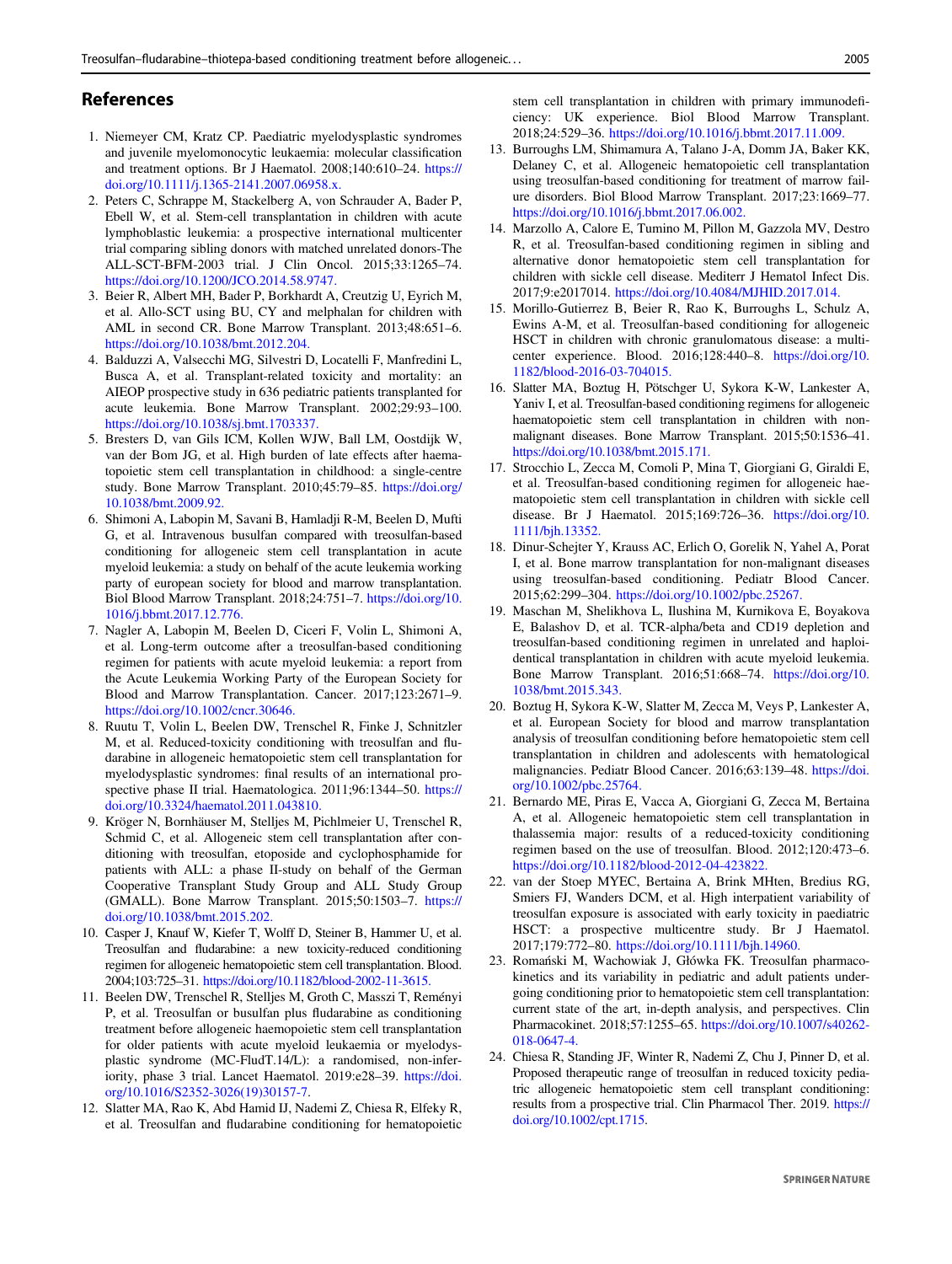- <span id="page-10-0"></span>25. van der Stoep MYEC, Zwaveling J, Bertaina A, Locatelli F, Guchelaar HJ, Lankester AC, et al. Population pharmacokinetics of treosulfan in paediatric patients undergoing hematopoietic stem cell transplantation. Br J Clin Pharm. 2019;85:2033–44. [https://](https://doi.org/10.1111/bcp.13995.) [doi.org/10.1111/bcp.13995.](https://doi.org/10.1111/bcp.13995.)
- 26. Reijmers T, Hemmelmann C, Sykora K-W, Vora A, Kehne J, Möller A-K, et al. Population PK-modelling of treosulfan in paediatric allogeneic transplant patients. Twenty-seventh Annual Meeting of the Population Approach Group in Europe (page), Montreux; 2018.
- 27. McCurdy SR, Kasamon YL, Kanakry CG, Bolaños-Meade J, Tsai H-L, Showel MM, et al. Comparable composite endpoints after HLA-matched and HLA-haploidentical transplantation with posttransplantation cyclophosphamide. Haematologica. 2017;102: 391–400. <https://doi.org/10.3324/haematol.2016.144139.>
- 28. Jones RJ, Lee KS, Beschorner WE, Vogel VG, Grochow LB, Braine HG, et al. Venoocclusive disease of the liver following bone marrow transplantation. Transplantation. 1987;44:778–83.
- 29. Bearman SI, Appelbaum FR, Buckner CD, Petersen FB, Fisher LD, Clift RA, et al. Regimen-related toxicity in patients undergoing bone marrow transplantation. J Clin Oncol. 1988;6:1562–8. <https://doi.org/10.1200/JCO.1988.6.10.1562.>
- 30. Maiolica A, Meunier L, Bialleck S, Guhde I, Wood S, Struwe P. Bioanalytical determination of treosulfan and its active metabolites. EBF 7th Open Meeting, Barcilona; 2014.
- 31. Nemecek ER, Hilger RA, Adams A, Shaw BE, Kiefer D, Le-Rademacher J, et al. Treosulfan, fludarabine, and low-dose total body irradiation for children and young adults with acute myeloid leukemia or myelodysplastic syndrome undergoing allogeneic hematopoietic cell transplantation: prospective phase II trial of the pediatric blood and marrow transplant consortium. Biol Blood

Marrow Transplant. 2018;24:1651–6. [https://doi.org/10.1016/j.](https://doi.org/10.1016/j.bbmt.2018.04.025.) [bbmt.2018.04.025.](https://doi.org/10.1016/j.bbmt.2018.04.025.)

- 32. Locatelli F, Nöllke P, Zecca M, Korthof E, Lanino E, Peters C, et al. Hematopoietic stem cell transplantation (HSCT) in children with juvenile myelomonocytic leukemia (JMML): results of the EWOG-MDS/EBMT trial. Blood. 2005;105:410–9. [https://doi.](https://doi.org/10.1182/blood-2004-05-1944.) [org/10.1182/blood-2004-05-1944.](https://doi.org/10.1182/blood-2004-05-1944.)
- 33. Lucchini G, Labopin M, Beohou E, Dalissier A, Dalle JH, Cornish J, et al. Impact of conditioning regimen on outcomes for children with acute myeloid leukemia undergoing transplantation in first complete remission. An analysis on behalf of the pediatric disease working party of the European Group for Blood and Marrow Transplantation. Biol Blood Marrow Transplant. 2017;23:467–74. <https://doi.org/10.1016/j.bbmt.2016.11.022.>
- 34. Strahm B, Nöllke P, Zecca M, Korthof ET, Bierings M, Furlan I, et al. Hematopoietic stem cell transplantation for advanced myelodysplastic syndrome in children: results of the EWOG-MDS 98 study. Leukemia. 2011;25:455–62. [https://doi.org/10.1038/leu.](https://doi.org/10.1038/leu.2010.297.) [2010.297.](https://doi.org/10.1038/leu.2010.297.)
- 35. Bartelink IH, van Reij EML, Gerhardt CE, van Maarseveen EM, Wildt A, de, Versluys B, et al. Fludarabine and exposure-targeted busulfan compares favorably with busulfan/cyclophosphamidebased regimens in pediatric hematopoietic cell transplantation: maintaining efficacy with less toxicity. Biol Blood Marrow Transplant. 2014;20:345–53. [https://doi.org/10.1016/j.bbmt.2013.](https://doi.org/10.1016/j.bbmt.2013.11.027.) [11.027.](https://doi.org/10.1016/j.bbmt.2013.11.027.)
- 36. European Medicines Agency. Union register of medicinal products: marketing authorisation. Decision number (2019)4858 of 20 Jun 2019. 2019. [https://ec.europa.eu/health/documents/](https://ec.europa.eu/health/documents/community-register/html/h1351.htm) [community-register/html/h1351.htm](https://ec.europa.eu/health/documents/community-register/html/h1351.htm).

# **Affiliations**

Krzysztof Kalwa[k](http://orcid.org/0000-0003-1174-5799) $\bigcirc^1 \cdot$  $\bigcirc^1 \cdot$  $\bigcirc^1 \cdot$  Monika Mielcarek $^1 \cdot$  Katharine Patrick $^2 \cdot$  Jan Styczynski $\bigcirc^3 \cdot$  $\bigcirc^3 \cdot$  $\bigcirc^3 \cdot$  Peter Bader $^4 \cdot$ Selim Corbacioglu<sup>5</sup> • Birgi[t](http://orcid.org/0000-0002-1151-829X) Burkhardt D<sup>[6](http://orcid.org/0000-0002-1151-829X)</sup> • Karl Walter Syk[o](http://orcid.org/0000-0002-7094-9129)ra<sup>7</sup> • Katarzyna Drabko D<sup>[8](http://orcid.org/0000-0002-7094-9129)</sup> • Jolanta Gozdzik<sup>9</sup> • Franca Fagioli D<sup>[1](http://orcid.org/0000-0002-7477-6632)0</sup> • Johann G[r](http://orcid.org/0000-0002-7477-6632)eil<sup>11</sup> • Bernd Gruhn<sup>12</sup> • Rita Beier<sup>13</sup> • Franco Locatelli<sup>14</sup> • Ingo Müller D<sup>15</sup> • Paul Gerhardt Schlegel<sup>16</sup> • Petr Sedlacek<sup>17</sup> • Klaus Daniel Stachel<sup>18</sup> • Claudia Hemmelmann<sup>19</sup> • Ann-Kristin Möller<sup>19</sup> • Joachim Baumgart<sup>19</sup> • Ajay Vora<sup>20</sup>

- <sup>1</sup> Department of Pediatric Hematology, Oncology and Bone Marrow Transplantation, Wroclaw Medical University, Wroclaw, Poland
- <sup>2</sup> Sheffield Children's Hospital, Sheffield, UK
- <sup>3</sup> Department of Pediatric Hematology and Oncology, Collegium Medicum UMK Torun, Bydgoszcz, Poland
- <sup>4</sup> Department for Children and Adolescents, Division for Stem Cell Transplantation, Immunology and Intensive Care Medicine, Goethe University, Frankfurt, Germany
- <sup>5</sup> University Hospital of Regensburg, Regensburg, Germany
- <sup>6</sup> Department of Pediatric Hematology, Oncology and BMT, University Hospital Muenster, Muenster, Germany
- Department of Pediatrics, Hannover Medical School, Hannover, Germany
- <sup>8</sup> Department of Pediatric Hematology, Oncology and Transplantology, Medical University of Lublin, Lublin, Poland
- <sup>9</sup> Medical College, University Children's Hospital in Cracow Jagiellonian University, Cracow, Poland
- <sup>10</sup> Children's Hospital Regina Margherita, University of Turin, Turin, Italy
- <sup>11</sup> University Children's Hospital Heidelberg, Heidelberg, Germany
- <sup>12</sup> Department of Pediatrics, Jena University Hospital, Jena, Germany
- <sup>13</sup> Depertment of Pediatrics III, University Hospital of Essen, Essen, Germany
- <sup>14</sup> IRCCS Bambino Gesú Children's Hospital, Sapienza University of Rome, Rome, Italy
- University Medical Center Hamburg-Eppendorf, Hamburg, Germany
- <sup>16</sup> University Children's Hospital of Wuerzburg, Wuerzburg, Germany